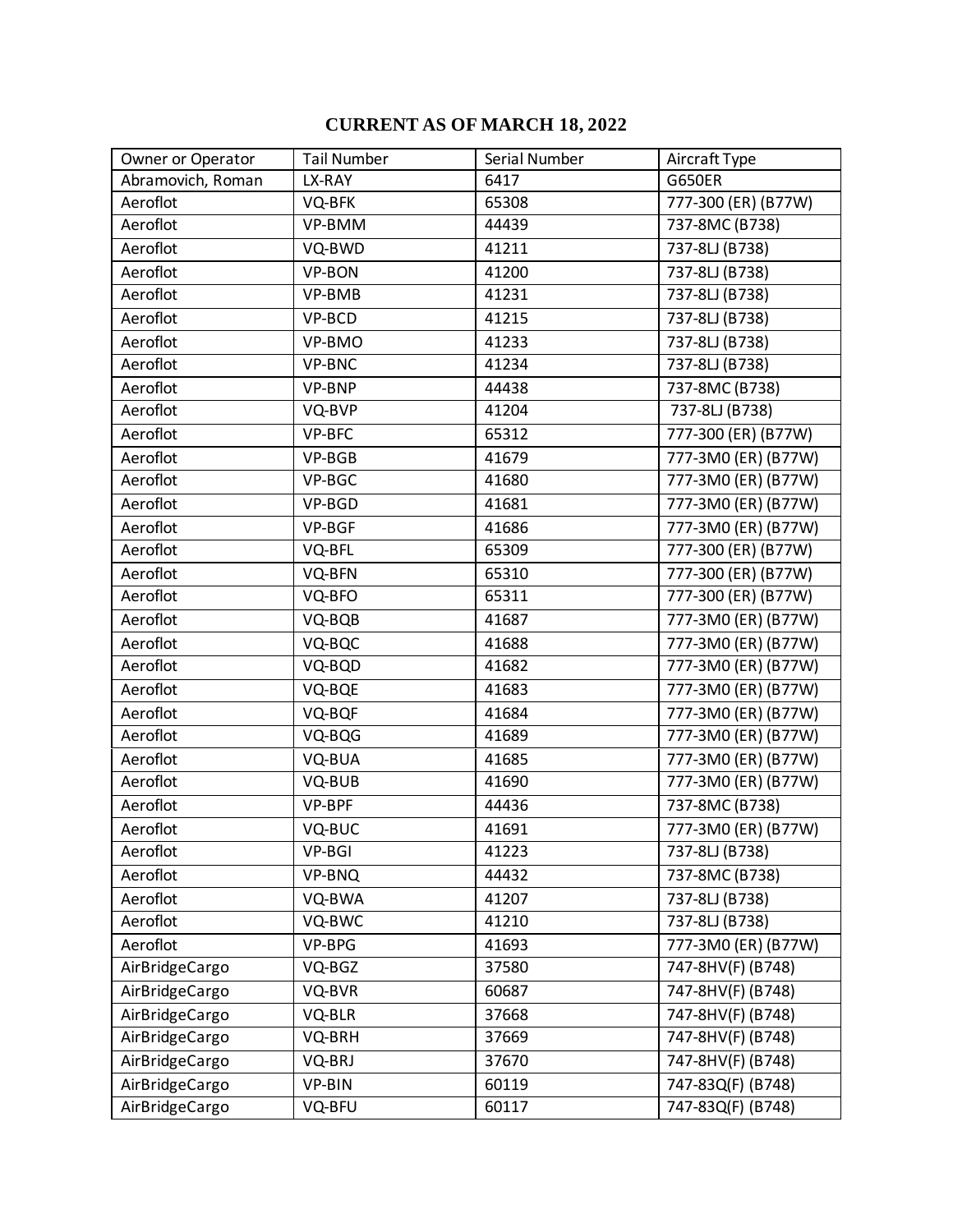| AirBridgeCargo | VQ-BLQ   | 37581 | 747-8HV(F) (B748)     |
|----------------|----------|-------|-----------------------|
| AirBridgeCargo | VP-BBL   | 63378 | 747-97U(F) (B748)     |
| AirBridgeCargo | VP-BIG   | 35420 | 747-46NF(ER) (B744)   |
| AirBridgeCargo | VP-BBY   | 63781 | 747-83Q(F) (B748)     |
| AirBridgeCargo | VP-BJS   | 63787 | 747-8F (B748)         |
| Aviastar-TU    | VQ-BCB   | 27056 | 757-223(PCF) (B752)   |
| Aviastar-TU    | VQ-BKK   | 25731 | 757-223(PCF) (B752)   |
| Aviastar-TU    | VQ-BSX   | 27053 | 757-223(PCF) (B752)   |
| Aviastar-TU    | VQ-BBU   | 25696 | 757-223(PCF) (B752)   |
| Aviastar-TU    | VQ-BON   | 27054 | 757-223(PCF) (B752)   |
| Azur Air       | VP-BLV   | 30043 | 757-28A (B752)        |
| Azur Air       | VQ-BEY   | 29382 | $757-208$ (B752)      |
| Azur Air       | VQ-BYX   | 35717 | 737-9GP(ER)(B739)     |
| Azur Air       | RA-73030 | 24746 | 767-3Q8(ER) (B763)    |
| Azur Air       | VP-BIS   | 30045 | 757-2QB (B752)        |
| Azur Air       | VQ-BEZ   | 29377 | 757-2QB (B752)        |
| Azur Air       | VQ-BEN   | 28140 | 767-33A(ER) (B763)    |
| Azur Air       | VP-BYC   | 30338 | 757-231 (B752)        |
| Azur Air       | VQ-BQA   | 30044 | 757-2QB (B752)        |
| Azur Air       | VQ-BKB   | 26268 | 757-2QB (B752)        |
| Azur Air       | RA-73032 | 27614 | 767-306(ER)           |
| Azur Air       | RA-73034 | 27612 | 767-306(ER)           |
| Azur Air       | VP-BRA   | 27477 | 767-33A(ER) (B763)    |
| Azur Air       | VQ-BKF   | 26268 | 757-2QB (B752)        |
| Azur Air       | VP-BUX   | 24947 | 767-3YO(ER) (B763)    |
| Azur Air       | VP-BUV   | 24745 | 767-3Q8(ER) (B763)    |
| Azur Air       | VQ-BUP   | 28043 | 767-33A(ER) (B763)    |
| Azur Air       | VQ-BZY   | 33501 | $777 - 31H(ER)(B77W)$ |
| Azur Air       | VQ-BTK   | 35302 | 777-3ZG(ER)(B77W)     |
| Azur Air       | VQ-BZA   | 32728 | 777-31H(ER)(B77W)     |
| Azur Air       | VQ-BEO   | 28141 | 767-33A(ER) (B763)    |
| Azur Air       | VQ-BZC   | 32729 | 777-31H(ER)(B77W)     |
| Azur Air       | VQ-BUO   | 27909 | 767-33A(ER) (B763)    |
| Nordwind       | VP-BSA   | 60181 | 737-8MC (B738)        |
| Nordwind       | VP-BDU   | 60175 | 737-8KV (B738)        |
| Nordwind       | VP-BJL   | 32639 | 777-35E(ER)(B77W)     |
| Nordwind       | VP-BSK   | 35984 | 737-82R (B738)        |
| Nordwind       | VP-BSC   | 40233 | 737-8KN (B738)        |
| Nordwind       | VP-BSO   | 40874 | 737-82R (B738)        |
| Nordwind       | VP-BDW   | 35700 | 737-82R (B738)        |
| Nordwind       | VP-BJR   | 37136 | 777-3B5(ER)(B77W)     |
| Nordwind       | VQ-BDC   | 42059 | 737-8SH (B738)        |
| Nordwind       | VP-BSP   | 40872 | 737-82R (B738)        |